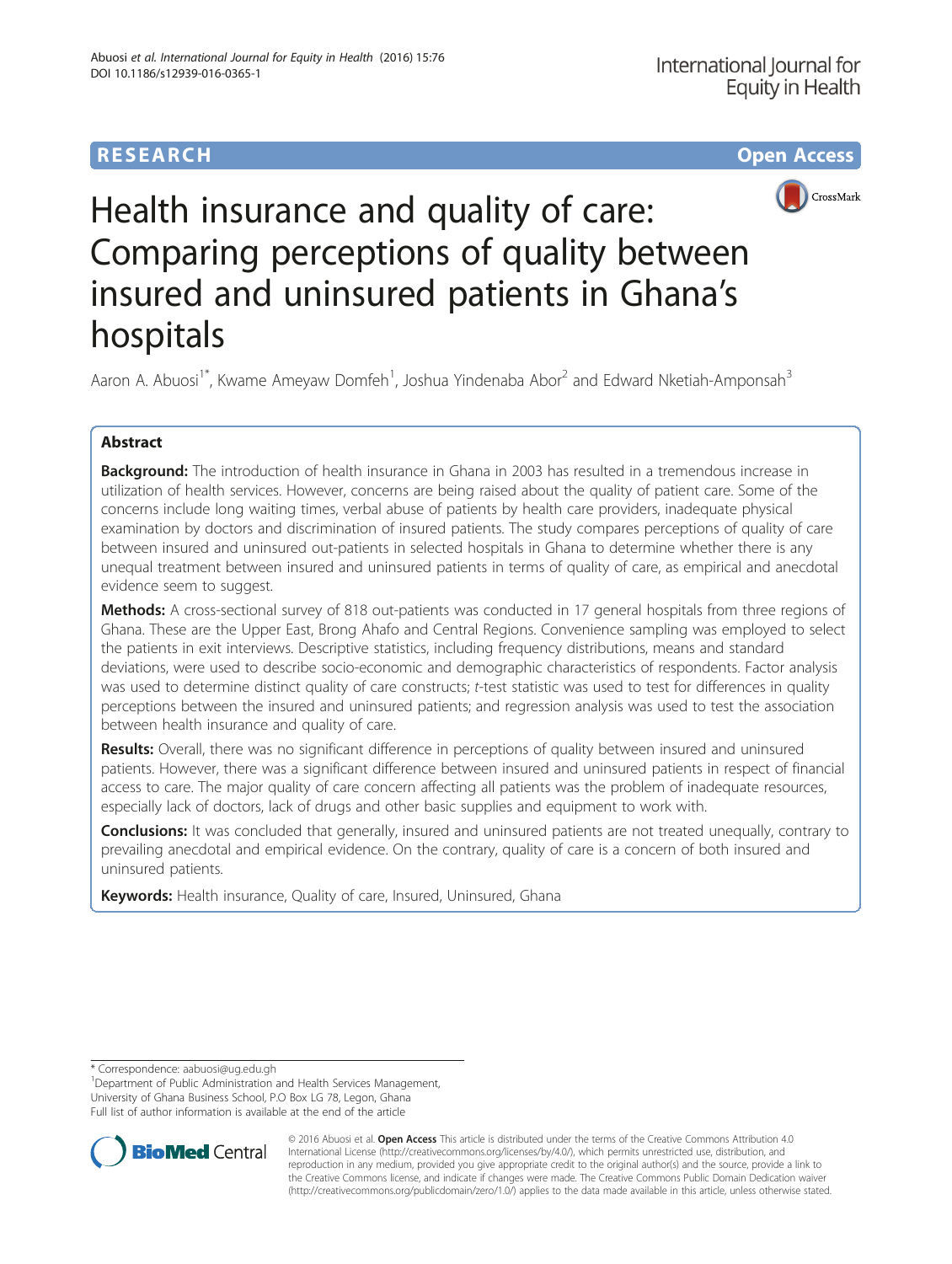# Background

Health care financing has passed through a chequered history in Ghana. Following Ghana's independence in 1957, public health services were provided free of charge through tax revenue [[1](#page-9-0), [2\]](#page-9-0). However, by the 1980s, this system of financing had become unsustainable. This led to the introduction of user fees by government. Individuals, therefore, paid out of pocket (OOP) for health services. However, the period of the user fees was characterized by serious challenges, key among which was inequity in access to health care, especially for the poor [\[3](#page-9-0)]. This resulted in decreased utilization of health care services at public health facilities [\[2](#page-9-0)]. Around 1990, the government of Ghana began to pilot a community-based health insurance schemes (CBHIS) as an option for financing health care. This culminated in the establishment of the National Health Insurance Scheme (NHIS) in October 2003 under Act 650 [[4](#page-9-0)]. The primary aim of the NHIS is to improve access to and quality of basic health care services in Ghana through the establishment of mandatory districtlevel mutual health insurance schemes. It aims to replace OOP payments for health services and to provide financial protection against high costs of health care at the point of service [[5\]](#page-9-0). Largely subsidized through government investment and value added taxes, Ghana's NHIS asks for modest annual premium payments from its members, and many citizens are exempt from any payment at all [[6\]](#page-9-0). The introduction of the NHIS, has led to a drastic increase in health service utilisation at all levels of health care in Ghana. According to the National Health Insurance Authority, general outpatient utilization of healthcare services increased over forty-fold from 0.6 million in 2005 to 25.5 million in 2011 [[7](#page-9-0)]. It is reported that the total membership of the health insurance scheme constitute 33 % of the total population of Ghana [\[7\]](#page-9-0).

Even though the increased utilization of health services is commendable, concerns are raised about quality of care in Ghana's health care institutions. Some of the quality concerns include long waiting times for insured clients, verbal abuse of patients by health care providers, patients not being physically examined by doctor and unequal treatment given to insured and uninsured patients by health care providers [[8](#page-10-0)–[13\]](#page-10-0). These concerns, if genuine and persistent, have the potential to undermine the successful implementation of the nascent NHIS, since the success of any health insurance scheme partly depends on the quality of services beneficiaries of the scheme enjoy [[14\]](#page-10-0).

Most studies in developing countries have examined perceptions of quality of care from the perspective of patients in general, regardless of their insurance status [[15](#page-10-0)–[19](#page-10-0)], or only insured patients [\[12](#page-10-0)]. A few of the comparative studies did not place emphasis on the problem of unequal treatment between insured and uninsured

patients [[10, 13\]](#page-10-0). This study seeks to fill this gap by comparing perceptions of quality of care between insured and uninsured patients in order to establish whether there are any differences, and whether indeed insured and uninsured patients are treated unequally in Ghana's health care institutions. A comprehensive array of quality of care dimensions is employed in the study. Specifically, the dimensions of quality include financial access to care, fairness aspects of care, adequacy of resources, effectiveness of treatment, interpersonal aspects of care and technical aspects of care. Differences in quality of care between insured and uninsured patients may inform health insurance reform, with the aim of ensuring appropriate health care utilization among subscribers and of expanding health insurance coverage to people who are currently not enrolled [[20](#page-10-0)].

The rest of the paper is structured as follows: section 2 presents a brief review of literature on health insurance and quality of care; section 3 presents the methods; section 4 presents results of the study; section 5 presents discussions of the results; and section 6 presents conclusions and implications of the study.

# Literature review

There is paucity of literature linking health insurance and quality of care. A number of studies generally conclude that improving the quality of care is critical to realising the full benefit of health insurance schemes [\[21](#page-10-0)–[23](#page-10-0)]. Available literature on health insurance and quality of care could be categorized into five. Some studies indicate that health insurance is positively associated with improved quality of care. Perez (D), Ang (A) and Vega (WA) [[24](#page-10-0)] assessed the distribution of perceived quality of care among a national Latino population sample, and the role of insurance in different patient subgroups. Overall, those who were insured gave significantly higher ratings of excellent/good (81 % vs. 71 %) compared to those who were uninsured. A logistic regression analysis showed that insurance availability had an odds ratio of 1.47 (95 % CI, 1.22–1.76) net of socio-demographic characteristics in predicting perceived quality of care among Latinos. Nguyen (H), Rajkotia (Y) and Wang (H) [\[11\]](#page-10-0) report that insured people in Ghana incur out of pocket payment for care from informal sources and also pay for out of pocket drugs and tests not covered by NHIS at health facilities. Nevertheless, they paid significantly less than the uninsured.

Other studies, however, suggest that health insurance tends to have a negative influence on quality of care. Dalinjong (PA) and Laar (AS) [[13\]](#page-10-0) studied perceptions and experiences of health care providers and clients in two districts of Ghana and reported that health providers had negative attitudes towards insured patients. Most of the insured experienced longer waiting times,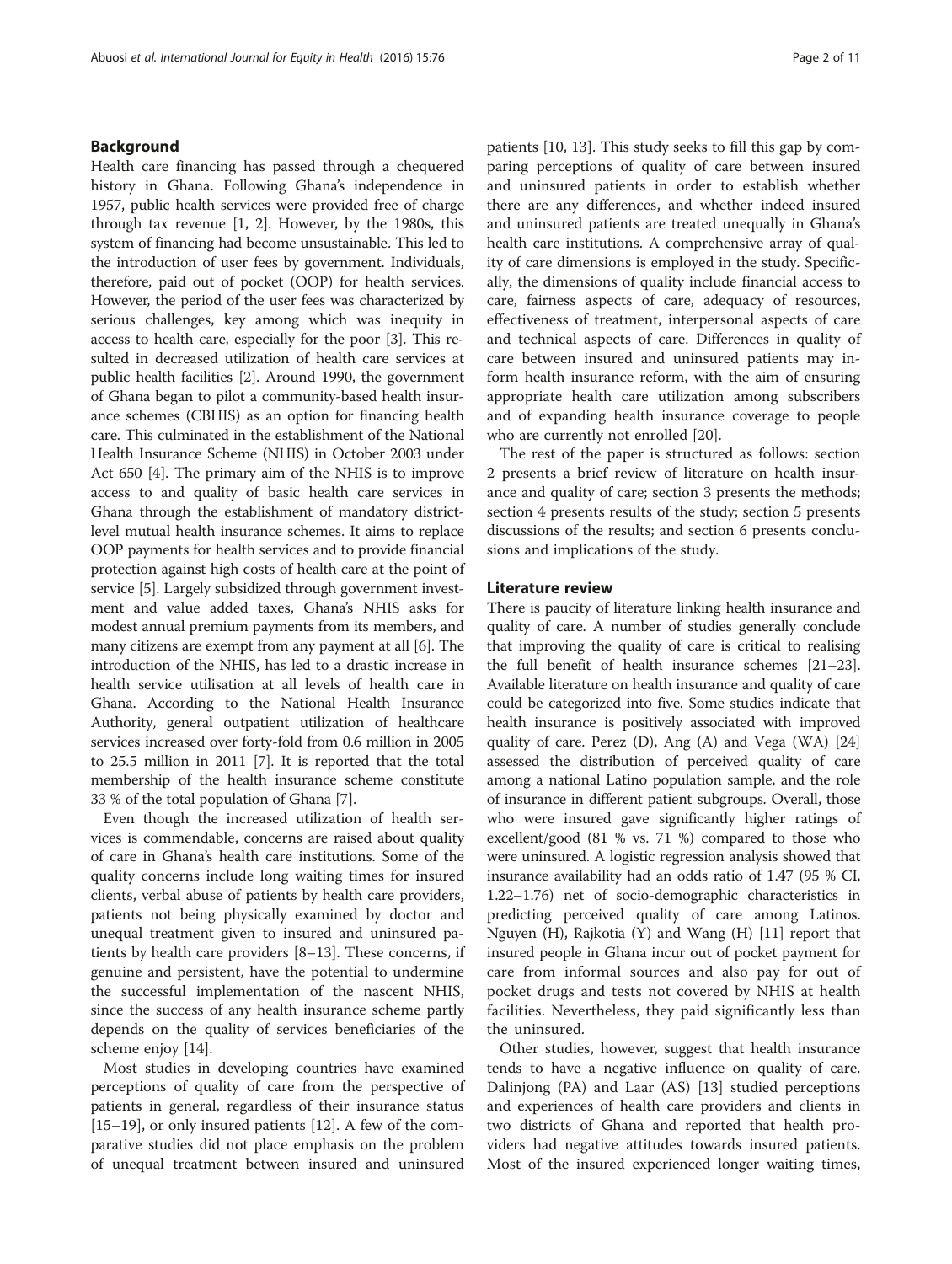more verbal abuse and other various forms of discrimination against them, compared with the uninsured patients. The insured attributed their experiences to the fact that they were not making immediate out of pocket payments for services, as providers preferred clients who would make instant payments for health care services. Bruce (K), Narh-Bana (S) and Agyepong (A) [[8\]](#page-10-0) found that long waiting times tended to affect insured clients more, compared with the uninsured.

A third category of literature, however, indicates that quality of care experiences may differ between insured and uninsured patients in the same health facility, depending on the nature of the service provided or the attitude of the service provider. In the Nouna District in Burkina Faso, objective quality of care evaluations by Robyn (PJ), Sauerborn (R) and Bärnighausen (T) [\[20\]](#page-10-0) showed that providers were less likely to weigh, take the temperature, perform a physical examination, use a stethoscope, and inform patients about the diagnosis of their illness, when the patients were enrolled in the community-based insurance (CBI). In contrast, CBI enrolment was positively associated with overall patient satisfaction ( $aOR = 1.51$ ,  $p = 0.014$ , controlling for potential socio-demographic characteristics such as patient socio-demographic status, illness symptoms, history of illness and characteristics of care received. The authors, however, found that there was no difference between the enrolled and non-enrolled respondents about the availability of medicines. This study seems to be the opposite to Jehu-Appiah (C), Aryeetey (G), Agyepong (I), Spaan  $\epsilon$  and Baltussen (R) [\[10\]](#page-10-0) who found that both insured and uninsured households had positive perceptions with regards to the technical (objective) quality of care, but were negative about providers' attitudes (interpersonal quality of care). The attitude of staff towards insured patients also differs, even in the same health facility. In India, a focus group discussion with staff at ASHWINI hospital found that whereas some patients complain that the nurses in the hospital reproach them for 'being uninsured', some of the staff rather considered the insured patients as a nuisance [[25\]](#page-10-0).

A fourth category of literature indicates that insurance status has no influence on quality of care received by patients. Bauchet (J), Dalal (A), Mayasudhakar (P), Morduch (J) and Radermacher (R) [\[26\]](#page-10-0) conducted a study on a community micro-insurance scheme in India to assess whether insurance status improves healthcare quality. It was found that being insured is not significantly associated with receiving better-quality care, even when controlling for several patient and facility characteristics. In Ghana, a study conducted by the National Development Planning Commission (NDPC) reports that less than 50 % of respondents indicated that quality has improved following the implementation of the national health insurance scheme [\[27\]](#page-10-0).

Finally, several studies show that even though poor quality of care may affect both insured and uninsured patients in health facilities, it poses as a disincentive to enrolment or renewal of membership of health insurance scheme [[14, 28](#page-10-0)–[30](#page-10-0)].

# Methods

# Study setting

The study took place in three regions of Ghana, the Upper, Brong Ahafo and Central regions, representing the savanna, forest and coastal ecological belts of Ghana respectively. The Upper East Region of Ghana is located in the northeastern corner of Ghana. The region's economy is based on agriculture, primarily cattle and cereals like millet, sorghum and rice. The region has a total of 174 healthcare facilities [\[31](#page-10-0)]. The Brong Ahafo Region lies in the forest zone and is a major cocoa and timber producing area. The northern part of the region lies in the savannah zone and is a major grain- and tuberproducing region. The region has a total of 200 healthcare facilities [[31](#page-10-0)]. The Central Region is located in the coastal belt of Ghana. The major economic activities are agriculture and fishing. Small-scale manufacturing also takes place in food-processing, ceramic wares, as well as salt and soap industries. The region has a total of 158 healthcare facilities [\[31\]](#page-10-0).

## Study design and data collection

We conducted a cross-sectional survey of patients seeking outpatient consultations in 17 general hospitals from three regions of Ghana. The three Regions were selected to represent the three ecological belts in Ghana. The Upper East Region represents the northern Savanna belt, the Brong Ahafo Region represents the middle forest belt and the Central Region represents the southern coastal belt. These ecological belts have peculiar socioeconomic characteristics. To make the sample representative of the whole country, therefore, it was important to include the major ecological belts of the country. We selected six hospitals each from the Brong Ahafo and Central Regions, consisting of two each of government, private and faith-based hospitals. However, in the Upper East Region there was only one faith-based hospital, therefore five hospitals were selected.

A body of literature indicates that perceptions of quality of care often vary among patients in government, privatefor-profit and faith-based health facilities [\[32](#page-10-0)–[36\]](#page-10-0). It was therefore necessary to select respondents according to types of health care providers. Both insured and uninsured patients were selected for interview. Fifty patients per facility were planned for interviews and we were able to obtain responses from 818 completed interviews. Over the study period, we employed convenience sampling to select patients for exit interviews among all the patients seeking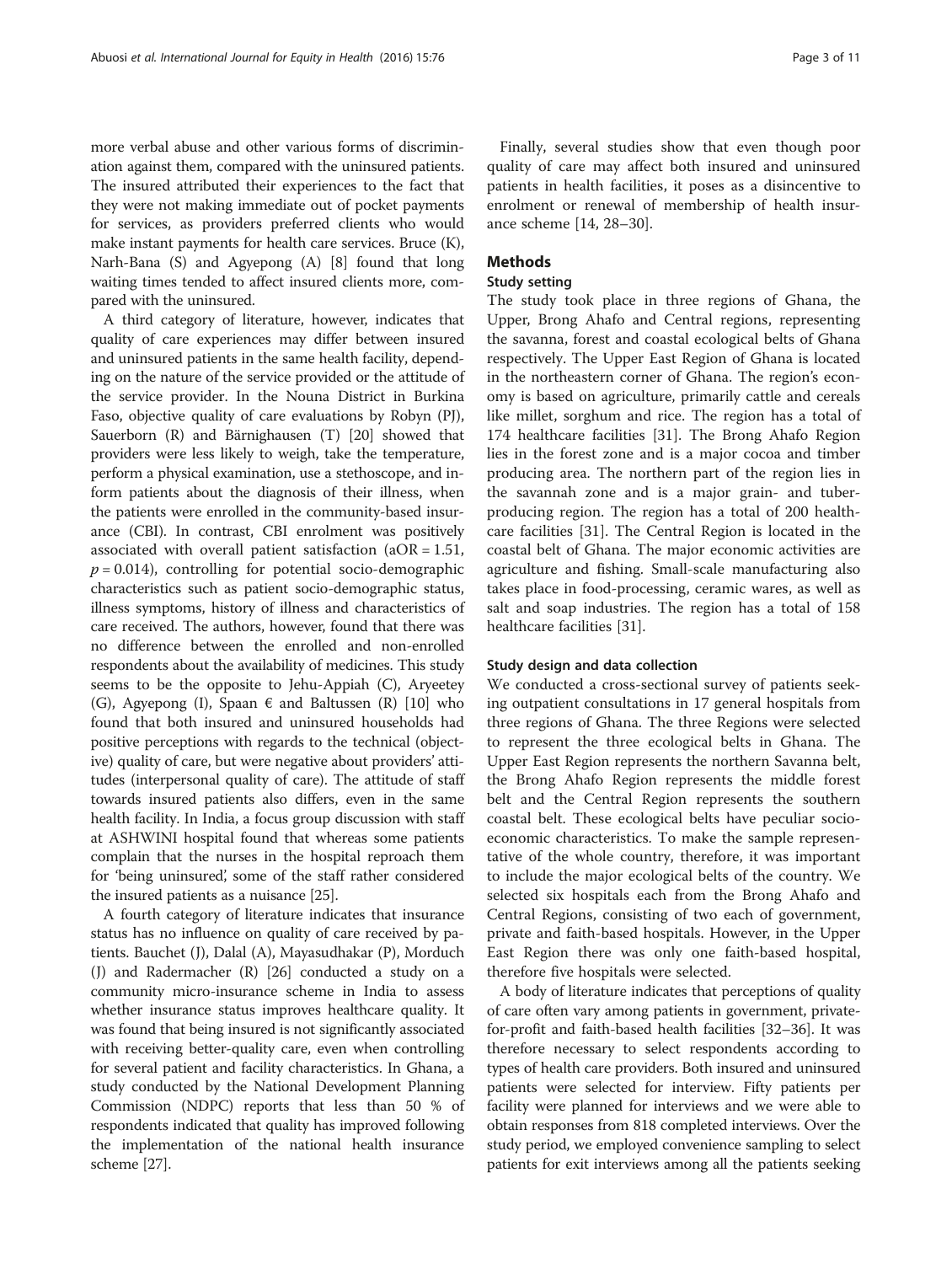general outpatient services . In each facility, patients on routine visits to the hospital were contacted and those who consented were interviewed. Convenience sampling was considered appropriate because patients visited the health facilities and exited at different periods, and it was only those who consented who were interviewed. On average, approximately 13–15 patients were interviewed per day. In-patients were not included in the sample. It was generally difficult to find uninsured patients, as about 1 in 8 outpatients were uninsured. A quota of 40 % was therefore provided for the uninsured patients. In spite of this, in some hospitals it was not possible to obtain the 40 % of uninsured patients within the period of the data collection. In the final analysis, out of the 818 respondents, 66.5 % were insured, while 33.5 % were uninsured. From July 22nd to August 20th, 2013, we collected data by conducting exit interviews with patients after they had completed their visit and departed from the facility grounds. If a patient was less than 18 years of age, the adult accompanying that person participated in the interview. Interviews were conducted by field workers recruited and trained by the researcher. An instrument for assessment of quality health care was adapted from Haddad (S), Fournier (P), Machouf (N) and Yatara (F) [[18, 19\]](#page-10-0). This scale has been successfully used in other developing nations, Burkina Faso, rural Vietnam and India, by other researchers [\[17](#page-10-0), [20](#page-10-0), [37](#page-10-0), [38](#page-10-0)].

#### Data analysis

A factor analysis was used to determine distinct quality of care constructs; t-test statistic was used to test for differences in quality perceptions between the insured and uninsured patients, and then a regression analysis was used to test the influence of health insurance status of patients on perceived quality of care. Prior to conducting the factor analysis, the Kaiser-Meyer-Olkin (KMO) measure of sampling adequacy and the Bartlett's test of sphericity were performed. The KMO score generated was 0.74, exceeding the recommended value of 0.6 [\[39](#page-10-0), [40\]](#page-10-0) and Bartlett's test of sphericity [[41\]](#page-10-0) was highly significant (Chi-square 4437.615, df 276,  $p <$ 0.001), and thus supported the appropriateness of using the factor analysis to explore the underlying structure of the perceived quality of healthcare services.

An ordinary least squares (OLS) regression analysis was done to test the association between health insurance and quality of care. The dependent variable was the perceived quality of care which was a continuous variable. Insurance was a dummy, and coded  $1 =$  insured; and 0 = uninsured (reference).

The rest of the independent variables were control variables. They included age of respondent, a continuous variable, ranging from 17 to 92 years; sex of respondent, a dummy variable coded,  $1 =$ male,  $0 =$ female (reference);

marital status, a dummy, coded  $1 =$  married,  $0 =$  not married (reference); Education was a categorical variable, coded  $1 = none$  (reference);  $2 = primary$ ;  $3 = JHS$ ;  $4 =$  secondary/technical/vocational;  $5 =$  tertiary. Income (monthly earnings) was a categorical variable, coded  $1 = no$  earnings (reference);  $2 = $10$  or below;  $3 = $11 -$ 25;  $4 = $26 - 50$ ;  $5 = $51 - 100$ ;  $6 = $101 - 150$ ;  $7 = $151 -$ 200;  $8 = $201 - 250$ ;  $9 = $251$  and above. Distance to hospital was a continuous variable, ranging from 1 to 58 Km; Health status was measured using a Likert type scale ranging from 1, very poor, to 5 very good health status; Household size was a continuous variable. Hospital size was a continuous variable, and was measured by bed capacity (number of beds) as a proxy, ranging from 16 to 331 beds; Number of doctors was a continuous variable, ranging from 1 to 6 doctors per hospital; Region was a categorical variable, and coded 1 = Upper East (reference); 2 = Brong-Ahafo Region; 3 = Central Region. Ownership was a categorical variable, and coded  $1 =$  government hospitals (reference);  $2 = \text{mission}$  hospitals;  $3 = \text{private}$ hospitals.

## Results

# Descriptive statistics

Tables [1](#page-4-0) and [2](#page-4-0) present the socio-economic and demographic characteristics of respondents.

From Table [1,](#page-4-0) out of the 817 respondents, a greater proportion (68 %) were females. With respect to marital status, a higher proportion of the respondents were married, while the least proportion (31.9 %) were unmarried. The results further showed that close to onefourth: 193(24 %) had no formal education, 120 (15 %) had tertiary level education. A higher proportion: 239 (29 %) had middle/JHS education. The mean age of respondents was 36 years respectively. The mean household size of respondents was 5.4.

Table [2](#page-4-0) shows that whereas the proportion of insured females were higher (64 %) compared with insured males (36 %), the proportions were almost the same in the case of uninsured females and males (49 % and 51 % respectively). The results also indicate that among those married, the insured were more (72 %) compared with the uninsured (61 %), whilst those who were not married 28 and 39 % respectively. With respect to educational background, there were no significant differences between the insured and uninsured regarding the proportions of respondents who completed the various levels of education. Twenty-two percentage (22 %) of the insured and 26 % of the uninsured had no formal education; 45 % of the insured and 40 % of the uninsured had primary/junior high school level education; 18 % of the insured and 19 % of the uninsured had secondary/vocational/technical level education; and 15 % respectively of the insured and uninsured had tertiary level education.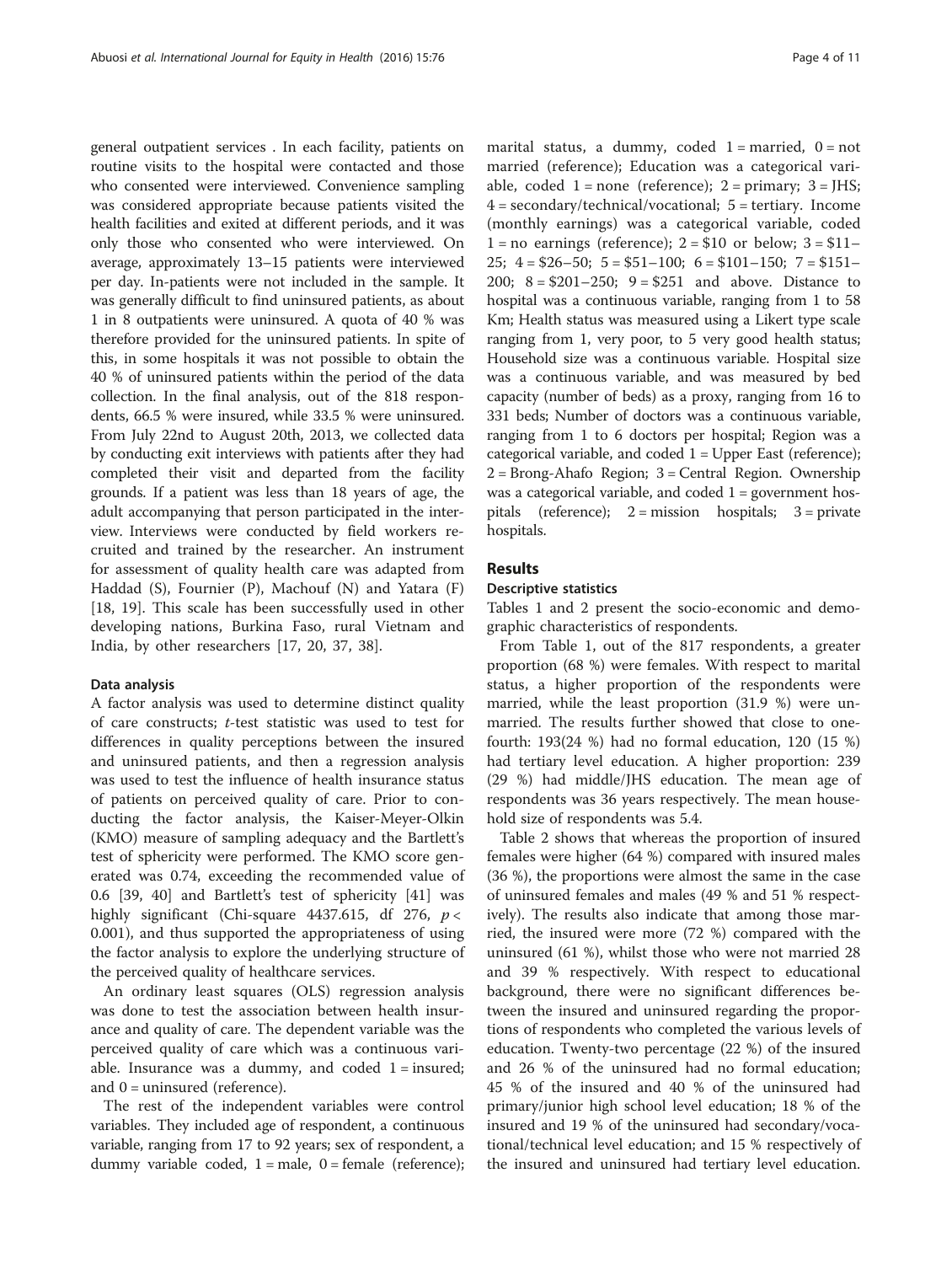| Characteristics     | $\mathsf{N}$ | Frequency |      | Mean |
|---------------------|--------------|-----------|------|------|
|                     |              | No.       | $\%$ |      |
| Sex                 | 817          |           |      |      |
| Male                |              | 334       | 40.6 |      |
| Female              |              | 484       | 59.4 |      |
| Marital status      | 810          |           |      |      |
| Unmarried           |              | 258       | 31.9 |      |
| Married             |              | 552       | 68.1 |      |
| Educational         | 817          |           |      |      |
| None                |              | 193       | 23.6 |      |
| Primary-JHS         |              | 351       | 43   |      |
| Sec/Tech/Vocational |              | 153       | 18.7 |      |
| Tertiary            |              | 120       | 14.7 |      |
| Income              | 805          |           |      |      |
| GH¢100 and below    |              | 211       | 26.2 |      |
| GH¢ 101 and above   |              | 337       | 41.9 |      |
| No earnings         |              | 257       | 31.9 |      |
| Age                 | 793          |           |      | 35.5 |
| Household size      | 723          |           |      | 5.40 |

<span id="page-4-0"></span>Table 1 Socio-economic and demographic characteristics of all patients

Table 2 Socio-economic and demographic characteristics of insured and uninsured patients

| Characteristics     | $\tilde{\phantom{a}}$<br>$\mathbf{r}$<br>Insured |      |      | Uninsured |      |      |
|---------------------|--------------------------------------------------|------|------|-----------|------|------|
|                     | Frequency                                        |      | Mean | Frequency |      | Mean |
|                     | No.                                              | $\%$ |      | No.       | $\%$ |      |
| Sex                 |                                                  |      |      |           |      |      |
| Male                | 195                                              | 36   |      | 139       | 51   |      |
| Female              | 349                                              | 64   |      | 135       | 49   |      |
| Marital status      |                                                  |      |      |           |      |      |
| Unmarried           | 151                                              | 28   |      | 107       | 39   |      |
| Married             | 389                                              | 72   |      | 163       | 61   |      |
| Educational         |                                                  |      |      |           |      |      |
| None                | 121                                              | 22   |      | 72        | 26   |      |
| Primary-JHS         | 242                                              | 45   |      | 109       | 40   |      |
| Sec/Tech/Vocational | 100                                              | 18   |      | 53        | 19   |      |
| Tertiary            | 80                                               | 15   |      | $40\,$    | 15   |      |
| Income              |                                                  |      |      |           |      |      |
| GH¢100 and below    | 226                                              | 42   |      | 98        | 36   |      |
| GH¢ 101 and above   | 154                                              | 28   |      | 82        | 30   |      |
| No earnings         | 163                                              | 30   |      | 94        | 34   |      |
| Age                 |                                                  |      | 35   |           |      | 37   |
| Household size      |                                                  |      | 5.25 |           |      | 5.7  |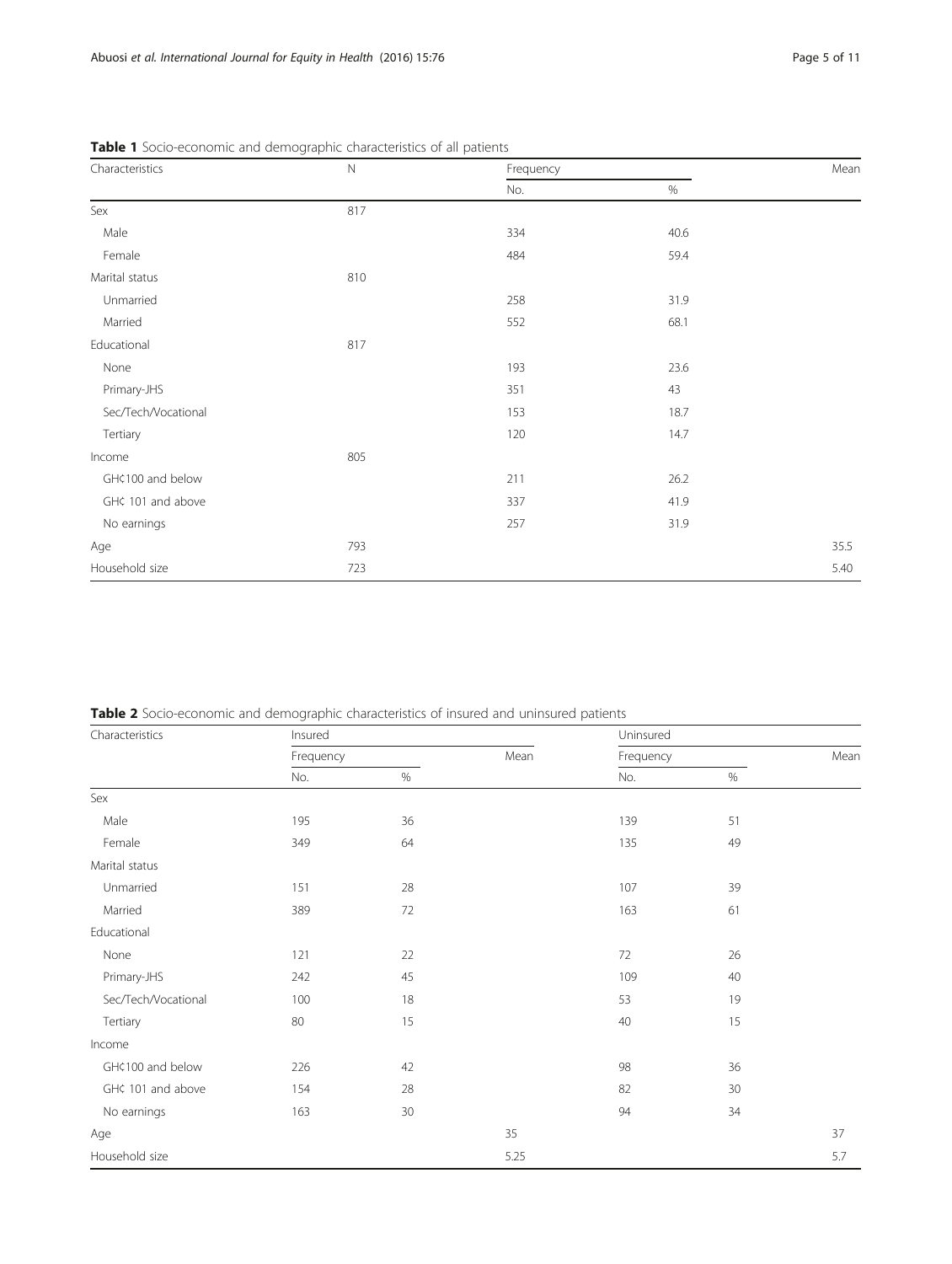Among those who earned monthly incomes of GHC100 (\$50) or below, the insured earned a relatively higher proportion (42 %) compared with the uninsured (36 %). However, among those who earned GHC101 (\$51) or above, both insured and uninsured earned similar proportions of 28 and 30 % respectively. The proportions were also similar with those who received no monthly earnings (30 and 34 % respectively). There were also no marked variations in the ages and household sizes of insured and uninsured respondents. The mean age of the insured was 35, whereas that of the uninsured was 37. On the other hand, the mean household size of the insured was 5.25; whereas those of the uninsured was 5.7.

# Factor analysis of the quality of care

Table [3](#page-6-0) presents results of the factor analysis.

The initial scale used in data collection had 28 items divided into five main dimensions. However, the factor analysis reduced the items to 22, divided into six dimensions, namely, financial access to care, fairness aspects of care, adequacy of resources, effectiveness of treatment for recovery and cure, technical aspects of care, and interpersonal aspects of care.

The scale was tested for reliability. It had an overall Cronbach's alpha value of 0.79, while the subscales ranged from 0.58 to 0.84. Thus, the reliability was highest for 'interpersonal aspects of care' (0.84) and lowest for 'technical aspects of care' (0.58). The overall mean score was 89.11, while the standard deviation was 11.457. Respondents could express their perceived quality of care on a five-point Likert scale: strongly disagree (1), disagree (2), neutral (3), agree (4), strongly agree (5).

#### Assessment of levels of quality of care

For purposes of assessing the levels of perceived quality of care, the mean ratings of the various indicators under a dimension was added to obtain a total quality care index for that dimension, for both the insured and uninsured patients. In the case of financial access, for instance, there are four indicators of quality of care. Based on the 5-point Likert scale, if all ratings of the indicators for this dimension were to be 1 (strongly disagree), then the total rating for financial access would be 4 (i.e.  $1 \times 4$ ). If all ratings were 5, then the total rating would be 20 (i.e.,  $5 \times 4$ ). For ease of interpretation, the study also considered mean aggregate ratings between 4 and 12 as unfavourable or low quality; ratings between 12.01 and 16 as fairly favourable or average quality ratings; and ratings between 16.01 and 20 as favourable or good quality rating. The same approach was followed in determining the overall perception of quality of care, where ratings between 24 and 72 were considered unfavourable, 72.01 to 96, fairly favourable and 96.01 to 120, favourable.

# Perceptions of quality of care between insured and uninsured

An independent sample *t*-test was used to compare differences in perceptions of quality of care between the insured and uninsured. Table [4](#page-7-0) shows the results of the comparison.

The study reveals that overall, there is no significant difference in perception of quality of care between insured and uninsured patients (Insured:  $M = 89.48$ ,  $SD = 11.263$ ; Uninsured:  $M = 88.38$ , SD = 11.84)  $p = 0.226$ . Regarding the level of quality of care, both insured and uninsured respondents gave a fairly favourable rating, indicating that overall, quality of care in Ghana's hospitals is somewhat good.

With respect to the individual indicators of quality of care however, there is a significant difference in perceptions of quality of care between the insured and uninsured in respect of all indicators of financial access to care (Insured:  $M = 3.85$ ,  $SD = 1.16$ ; Uninsured:  $M = 3.48$ ,  $SD =$ 1.16)  $p < .001$ ; costs of services being affordable (Insured:  $M = 3.52$ ,  $SD = 1.11$ ; Uninsured:  $M = 3.20$ ,  $SD = 1.24$ )  $p < .001$ ; and exempted patients treated free of charge (Insured:  $M = 3.97$ ,  $SD = 1.06$ ; Uninsured:  $M = 3.52$ ,  $SD = 1.09$ )  $p < .001$ ; and payment of unofficial fees (Insured:  $M = 3.70$ ,  $SD = 1.15$ ; Uninsured:  $M = 3.89$ ,  $SD = 1.04$ )  $p < .018$ . In view of the special significance attached to financial access to health care, a multiple regression analysis was further performed to determine the association of respondents' health insurance status on financial access to health care. The dependent variable was financial access, with insurance as the main independent variable, controlling for socio-demographic and hospital characteristics. The results indicate that insurance status is a significant predictor of financial access to health care  $(B = .805, p = .002)$ . This suggests that for every additional person enrolled with the Ghana health insurance scheme, access to health care is increased by .805 points, holding other variables fixed. With regard to the levels of quality, both insured and uninsured respondents rated financial access to care fairly favourable (somewhat desirable) for all indicators.

Concerning respondent's perceptions of fairness of care, there is no significant difference between the insured and uninsured in all indicators of quality. Three out of the four indicators of fairness of care were rated fairly favourably, while the indicator 'Very ill treated first', was rated favourably.

With respect to adequacy of resources, there is no significant difference in perceptions of quality between insured patients in all indicators except waiting time at 10 % significance level (Insured: M = 2.75, SD = 1.37; Uninsured:  $M = 2.94$ ,  $SD = 1.30$ )  $p < 0.58$ . This implies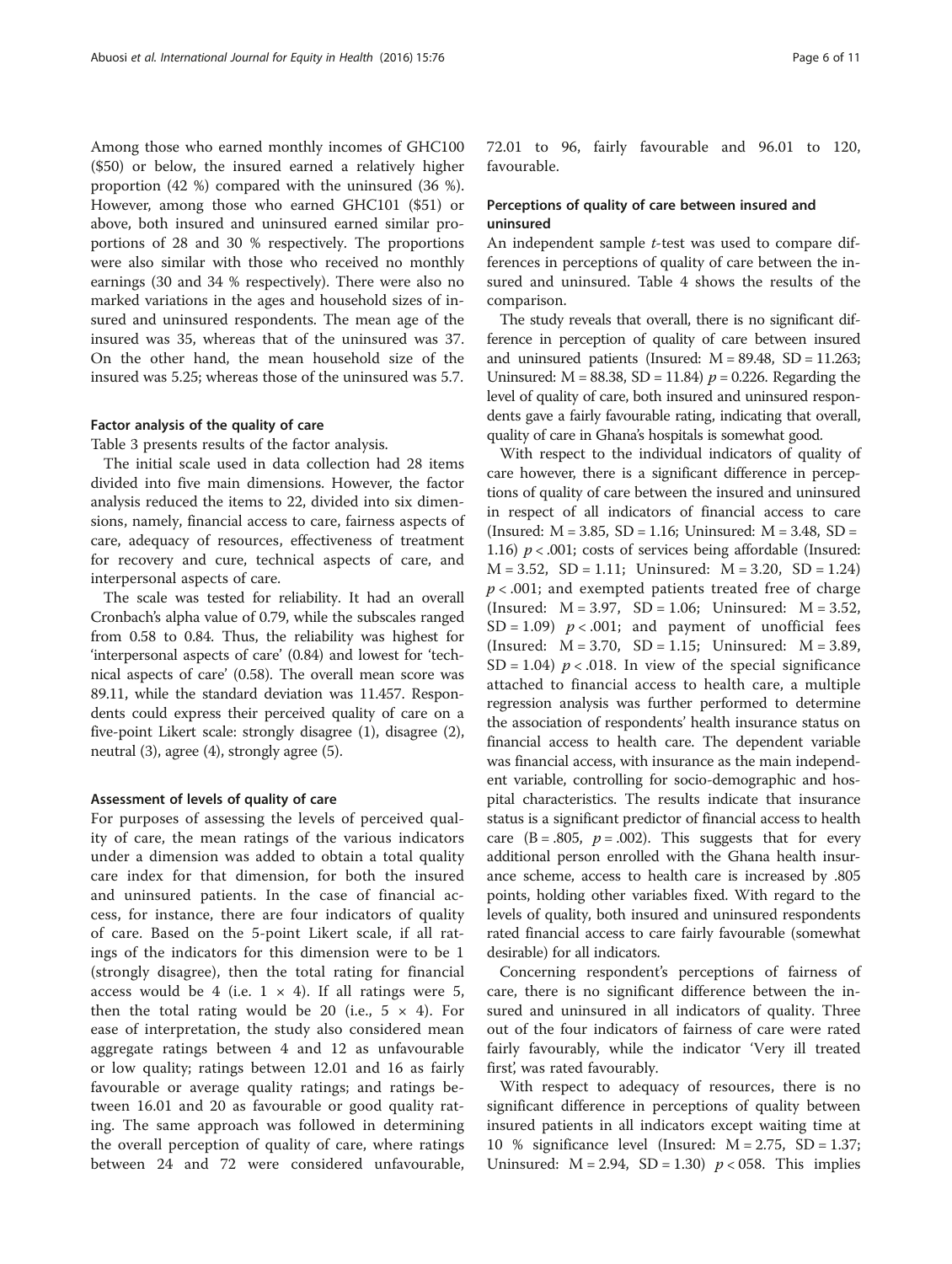#### <span id="page-6-0"></span>Table 3 Factor analysis of the quality of care scale

| Financial access<br>NHIS pays the cost of all treatment | Component<br>$\mathbf{1}$<br>.721<br>.711 | $\overline{2}$ | 3    | $\overline{4}$ | 5    | 6    |
|---------------------------------------------------------|-------------------------------------------|----------------|------|----------------|------|------|
|                                                         |                                           |                |      |                |      |      |
|                                                         |                                           |                |      |                |      |      |
|                                                         |                                           |                |      |                |      |      |
|                                                         |                                           |                |      |                |      |      |
| Cost of services are affordable                         |                                           |                |      |                |      |      |
| Exempted patients are treated free of charge            | .708                                      |                |      |                |      |      |
| Only official fees are charged                          | .570                                      |                |      |                |      |      |
| Fairness of care                                        |                                           |                |      |                |      |      |
| Staff treat all patients fairly                         |                                           | .764           |      |                |      |      |
| Quality of drugs is same for all patients               |                                           | .763           |      |                |      |      |
| Patients are treated on first-come-first-served basis   |                                           | .620           |      |                |      |      |
| Very ill patients are treated first                     |                                           | .586           |      |                |      |      |
| Adequacy of resources & services                        |                                           |                |      |                |      |      |
| Doctors are sufficient                                  |                                           |                | .784 |                |      |      |
| Supplies are sufficient                                 |                                           |                | .739 |                |      |      |
| Rooms in OPD are sufficient                             |                                           |                | .673 |                |      |      |
| Waiting time is reasonable                              |                                           |                | .651 |                |      |      |
| Drugs are available                                     |                                           |                | .473 |                |      |      |
| Effectiveness of treatment                              |                                           |                |      |                |      |      |
| Pharmacy instructions are clear                         |                                           |                |      | .585           |      |      |
| Treatment is effective for recovery and cure            |                                           |                |      | .501           |      |      |
| Quality drugs are given to patients                     |                                           |                |      | .445           |      |      |
| Technical care                                          |                                           |                |      |                |      |      |
| Patients are told diagnosis                             |                                           |                |      |                | .738 |      |
| Patients are physically examined                        |                                           |                |      |                | .615 |      |
| Lab, and other tests are done                           |                                           |                |      |                | .610 |      |
| Patients are involved in their care                     |                                           |                |      |                | .557 |      |
| Interpersonal care                                      |                                           |                |      |                |      |      |
| Staff show compassion & support to patients             |                                           |                |      |                |      | .865 |
| Staff are polite & respectful to patients               |                                           |                |      |                |      | .861 |

Extraction Method: Principal Component Analysis

Rotation Method: Varimax with Kaiser Normalization

a. Rotation converged in 6 iterations

that insured patients perceive waiting time to be longer, compared with uninsured patients. Two indicators, that is, adequacy of doctors and waiting time were rated unfavourably, and the remaining three indicators were rated fairly favourably.

On effectiveness of treatment, only the indicator 'treatment is effective for recovery and cure' shows a significant difference in perceptions of quality between insured and uninsured patients (Insured:  $M = 4.14$ ,  $SD = 0.86$ ; Uninsured:  $M = 3.99$ ,  $SD = 0.85$ )  $p < 019$ . This suggests that more insured respondents considered the treatment they received from the hospital to be effective for recovery and cure. Regarding the levels of quality, two of the three indicators of effectiveness of treatment were rated

favourably by respondents, while the indicator 'Quality drugs are given to patients' was rated fairly favourably by both insured and uninsured patients.

Regarding technical aspects of care, the indicator 'laboratory and other tests are done' shows a significant difference in perceptions of quality between insured and uninsured patients. The implication is that compared with uninsured patients, the treatment of insured patients is based more on confirmation of laboratory and other tests. At 10 % significant level, there was also a significant difference between insured and uninsured patients in respect of 'Patients are physically examined' (Insured: M = 3.92, SD = 1.24; Uninsured:  $M = 3.75$ , SD = 1.35)  $p < 082$ . On levels of quality of care, however, both insured and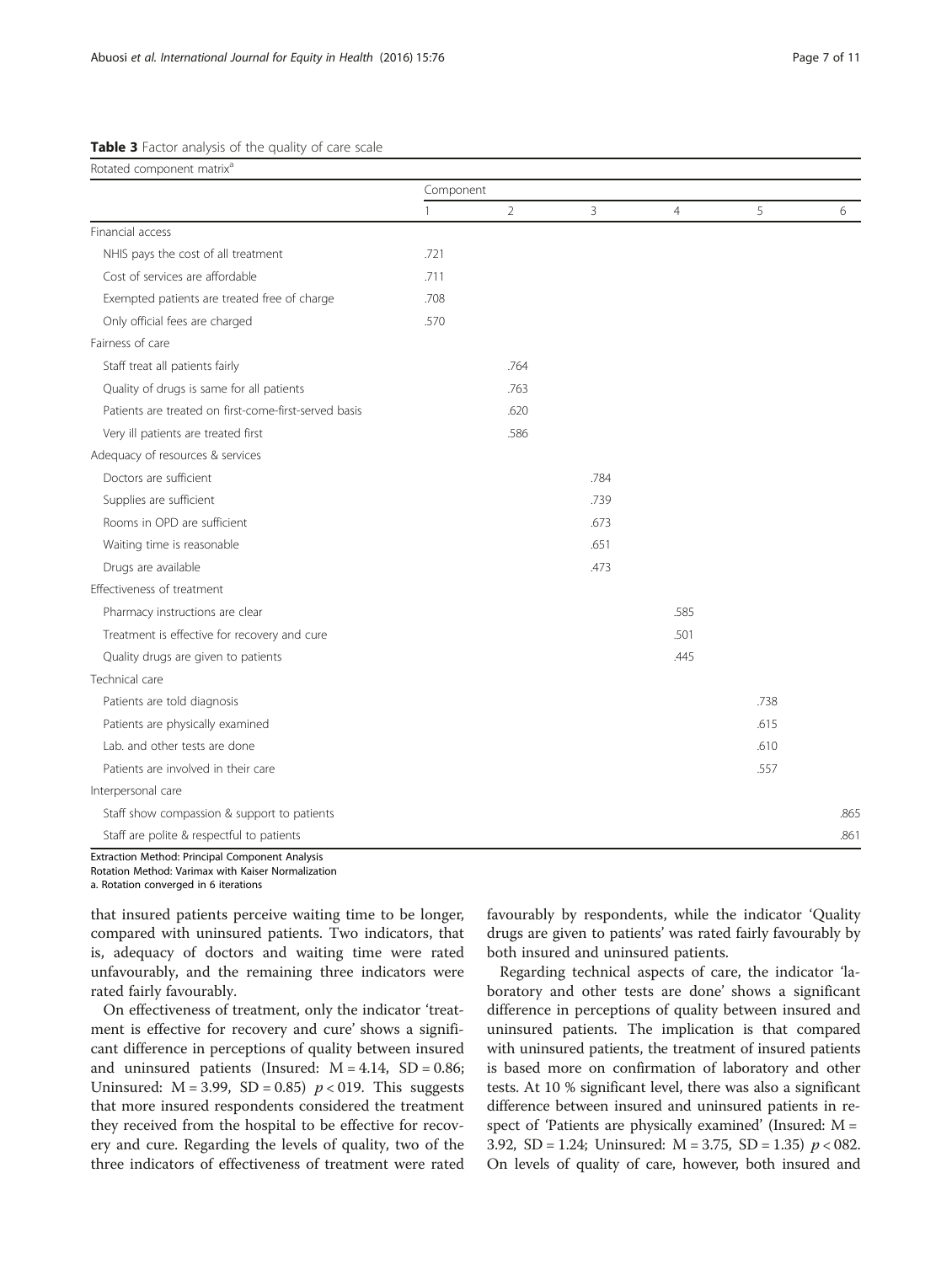| Indicators of quality of care                     | Insured ( $N = 544$ ) |           | Uninsured ( $N = 274$ ) |           | t-test     |  |
|---------------------------------------------------|-----------------------|-----------|-------------------------|-----------|------------|--|
|                                                   | Mean                  | Std. Dev. | Mean                    | Std. Dev. |            |  |
| Financial access                                  |                       |           |                         |           |            |  |
| NHIS pays the cost of all treatment               | 3.85                  | 1.16      | 3.48                    | 1.16      | $4.073***$ |  |
| Cost of services are affordable                   | 3.52                  | 1.11      | 3.20                    | 1.24      | 3.522***   |  |
| Exempted patients are treated free of charge      | 3.97                  | 1.06      | 3.52                    | 1.09      | 5.396***   |  |
| Only official fees are charged                    | 3.70                  | 1.15      | 3.89                    | 1.04      | $-2.376**$ |  |
| Fairness of care                                  |                       |           |                         |           |            |  |
| Staff treat all patients fairly                   | 3.40                  | 1.36      | 3.49                    | 1.32      | 0.863      |  |
| Quality of drugs is same for all patients         | 3.37                  | 1.30      | 3.40                    | 1.30      | 0.316      |  |
| Patients treated on first-come-first-served basis | 3.92                  | 1.34      | 3.97                    | 1.28      | 0.487      |  |
| Very ill patients are treated first               | 4.26                  | 1.13      | 4.22                    | 1.12      | $-0.457$   |  |
| Adequacy of resources & services                  |                       |           |                         |           |            |  |
| Doctors are sufficient                            | 2.79                  | 1.30      | 2.92                    | 1.28      | $-1.303$   |  |
| Supplies are sufficient                           | 3.14                  | 1.13      | 3.04                    | 1.17      | $-1.136$   |  |
| Rooms in OPD are sufficient                       | 3.24                  | 1.31      | 3.24                    | 1.29      | 0.080      |  |
| Waiting time is reasonable                        | 2.75                  | 1.37      | 2.94                    | 1.30      | $-1.897*$  |  |
| Drugs are available                               | 3.29                  | 1.27      | 3.33                    | 1.23      | 0.354      |  |
| Effectiveness of treatment                        |                       |           |                         |           |            |  |
| Pharmacy instructions are clear                   | 4.56                  | 0.63      | 4.51                    | 0.65      | 0.988      |  |
| Treatment is effective for recovery and cure      | 4.14                  | 0.86      | 3.99                    | 0.85      | $2.349**$  |  |
| Quality drugs are given to patients               | 3.97                  | 0.91      | 3.92                    | 0.86      | 0.714      |  |
| Technical care                                    |                       |           |                         |           |            |  |
| Patients are told diagnosis                       | 3.38                  | 1.48      | 3.30                    | 1.44      | 0.691      |  |
| Patients are physically examined                  | 3.92                  | 1.24      | 3.75                    | 1.35      | $1.745*$   |  |
| Lab. and other tests are done                     | 3.92                  | 1.26      | 3.64                    | 1.35      | 2.838**    |  |
| Patients are involved in their care               | 3.68                  | 1.32      | 3.71                    | 1.22      | $-0.274$   |  |
| Interpersonal care                                |                       |           |                         |           |            |  |
| Staff show compassion & support to patients       | 4.08                  | 0.97      | 4.19                    | 0.89      | $-1.519$   |  |
| Staff are polite & respectful to patients         | 4.12                  | 0.98      | 4.19                    | 0.91      | $-1.008$   |  |
| Overall perceived quality of care                 | 89.48                 | 11.263    | 88.38                   | 11.836    | $-1.212$   |  |

<span id="page-7-0"></span>Table 4 T-test on perceived differences in quality of care between insured and uninsured patients

\* $p \le .10$ ; \*\* $p \le .05$ ; \*\*\* $p \le .01$  (two-tailed test)

uninsured patients gave fairly favourable ratings of the technical aspects of care.

Finally, there is no significant difference between insured and uninsured patients regarding interpersonal aspects of care. However, both insured and uninsured respondents rated interpersonal aspects of care favourably.

Association between health insurance and quality of care Beyond evaluating differences in perceptions of quality of care between insured and uninsured patients, the study further used a multiple regression analysis to examine the association between health insurance and overall perception of quality of care, controlling for socio-demographic and hospital characteristics. Table [5](#page-8-0) presents the results of the regression analysis.

From Table [5](#page-8-0), the results show that there is no significant relationship between insurance status and respondents' perceptions of quality of care (B = 1.065,  $p = .251$ ). In other words, the insurance status of patients in Ghanaian hospitals is not a predictor of perception of quality of care. For the control variables, however, there was a significant relationship between age of respondents and perceptions about the quality of care ( $B = .067$ ,  $p = .033$ ). The results show that an increase in respondents' age by one year will result in improved perceptions of quality of care by .067 points, holding other variables fixed. This implies that as patients mature in age, they are more positive in their perceptions of quality of care. In order to confirm the linearity between the age of respondents and the dependent variable, age was squared in the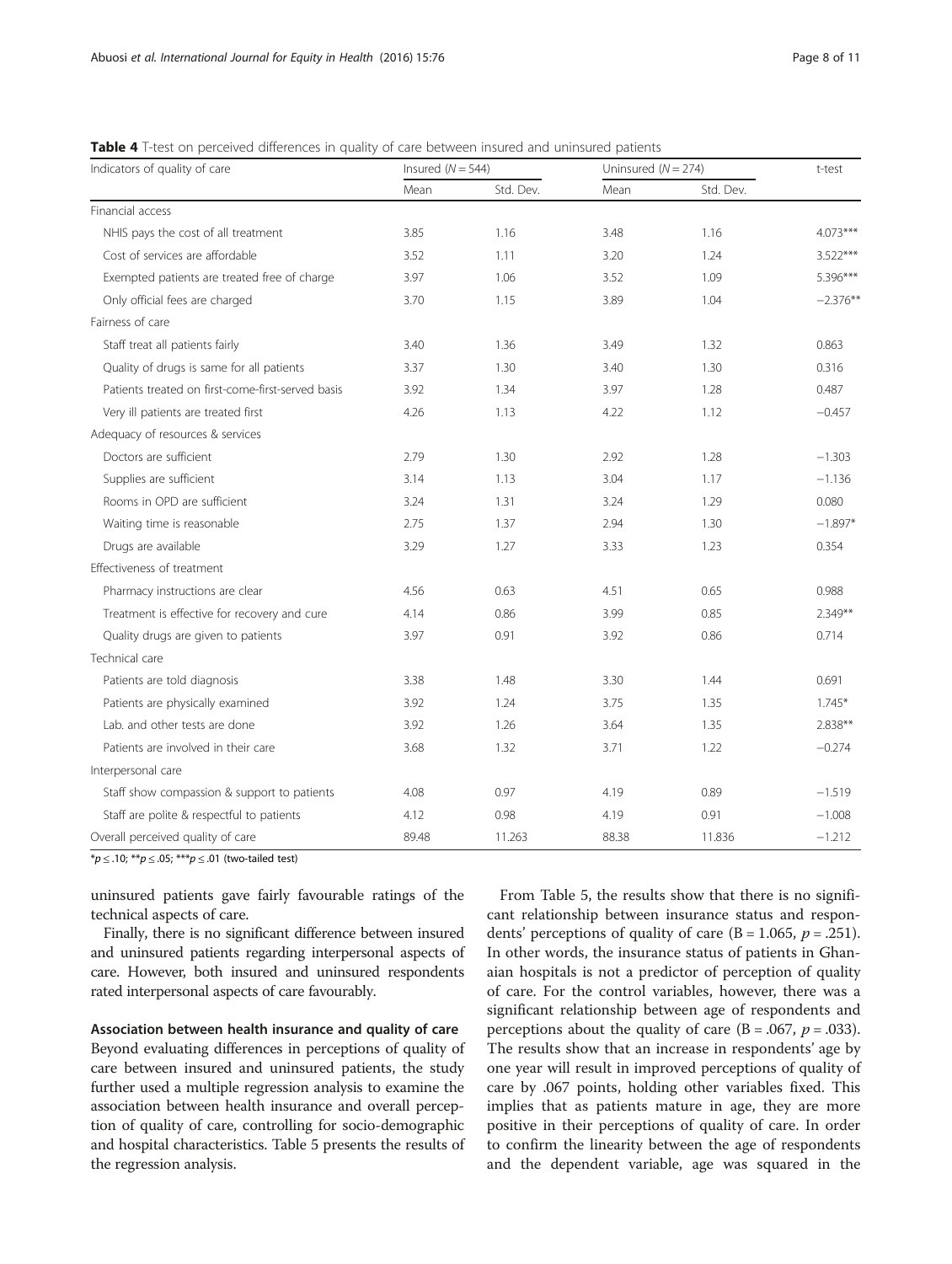<span id="page-8-0"></span>Table 5 OLS multiple regression of the association of health insurance status on perceived quality of care

| Independent variables                               | b                  | Beta    |
|-----------------------------------------------------|--------------------|---------|
| (Constant)                                          | 64.115             |         |
| Insurance status (Insured $= 1$ )                   | $1.065$ (.927)     | .044    |
| Age of respondent                                   | $.067*$ $(.031)$   | .083    |
| Marital status (Married $= 1$ )                     | .244 (.949)        | .010    |
| $Sex (Male = 1)$                                    | $-.922(.923)$      | $-.040$ |
| Educational level (None $= 1$ )                     | $-.306(.292)$      | $-.043$ |
| Income level (No earnings $= 1$ )                   | $-.330(170)$       | $-.076$ |
| Distance to hospital in Km.                         | $.007$ $(.056)$    | .005    |
| Health status                                       | $1.542**$ (.466)   | $-.215$ |
| Number of doctors                                   | $-1.699**$ (.493)  | $-.139$ |
| Size of household                                   | .309(.167)         | .074    |
| Bed capacity                                        | $.036***$ $(.008)$ | .287    |
| Ownership of hospital (Government hospitals = $1$ ) | 3.401 (.595)       | .247    |
| Region (Upper East $= 1$ )                          | $4.102***$ (.600)  | .295    |

Dependent variable: Perceived quality of care.  $p \le 10$ ; \*\* $p \le 0.05$ ; \*\*\* $p \le 01$ 

regression model and analysed further. The results indicate that both age and age squared are not significant predictors of perceived quality of care. This suggests that age has a linear relationship with perceived quality of care. Other variables that have a positive and significant relationship with perceptions of quality of care include health status ( $p = .001$ ), number of doctors ( $p = .001$ ), hospital size ( $p = .001$ ), ownership of hospitals ( $p < .001$ ), and Region ( $p < .001$ ).

# **Discussion**

The study finds that, overall there is no significant difference in perception of general quality of care between insured and uninsured patients and controlling for sociodemographic and hospital factors, that insurance status is not a predictor of quality of care in Ghana's hospitals. This is inconsistent with some previous studies [[20, 24](#page-10-0)]. However, individual indicators of quality of care show that there is a significant difference between insured and uninsured patients with respect to financial access to care. The insured had a more favourable view on all indicators of financial access. This is evident that the Ghana health insurance scheme has improved financial access to health care. This is consistent with previous studies [[7](#page-9-0), [10, 21](#page-10-0)]. Notwithstanding the improved financial access, the finding that some health care providers collect unofficial/informal fees in spite of the health insurance scheme, coupled with the fact that both insured and uninsured patients rate all indicators of financial access to care fairly favourably, implies that a great majority of patients still face problems as to financial access to health care.

There is no significant difference in perceptions of fairness of care between the insured and uninsured patients, this is contrary to anecdotal and empirical evidence that insured and uninsured patients are treated unequally, with the former receiving relatively poorer quality of care compared with the latter [[11, 13\]](#page-10-0).

There is no significant difference between the insured and uninsured patients regarding adequacy of resources and services, except on waiting time which is less favourable to insured patients. This finding is consistent with previous studies [[8, 10, 12, 13](#page-10-0)]. Jehu-Appiah (C), Aryeetey (G), Agyepong (I), Spaan (E) and Baltussen (R) [\[10](#page-10-0)] found long waiting time as causing dissatisfaction among the insured patients in Ghana, and thus recommended an urgent action to be taken to address the problem. The unfavourable rating on adequacy of doctors is an important quality concern that must also be addressed in Ghana's hospitals.

The strong positive ratings on pharmacy instructions on medicine intake is clear; and effectiveness of treatment for recovery and cure, is commendable. The significant difference between the insured and uninsured on effectiveness of treatment for recovery and cure could be due to the fact that the insured patients have better access to health care [[7,](#page-9-0) [10, 21](#page-10-0)] and therefore are able to treat their illnesses early enough before they become complicated. It could also be due to the possibility of insured patients enjoying better health outcomes, resulting from accurate diagnosis based on laboratory and other diagnostic investigations. This conclusion is consistent with a study in Egypt [[42](#page-10-0)] which found insured clients to have had a significantly higher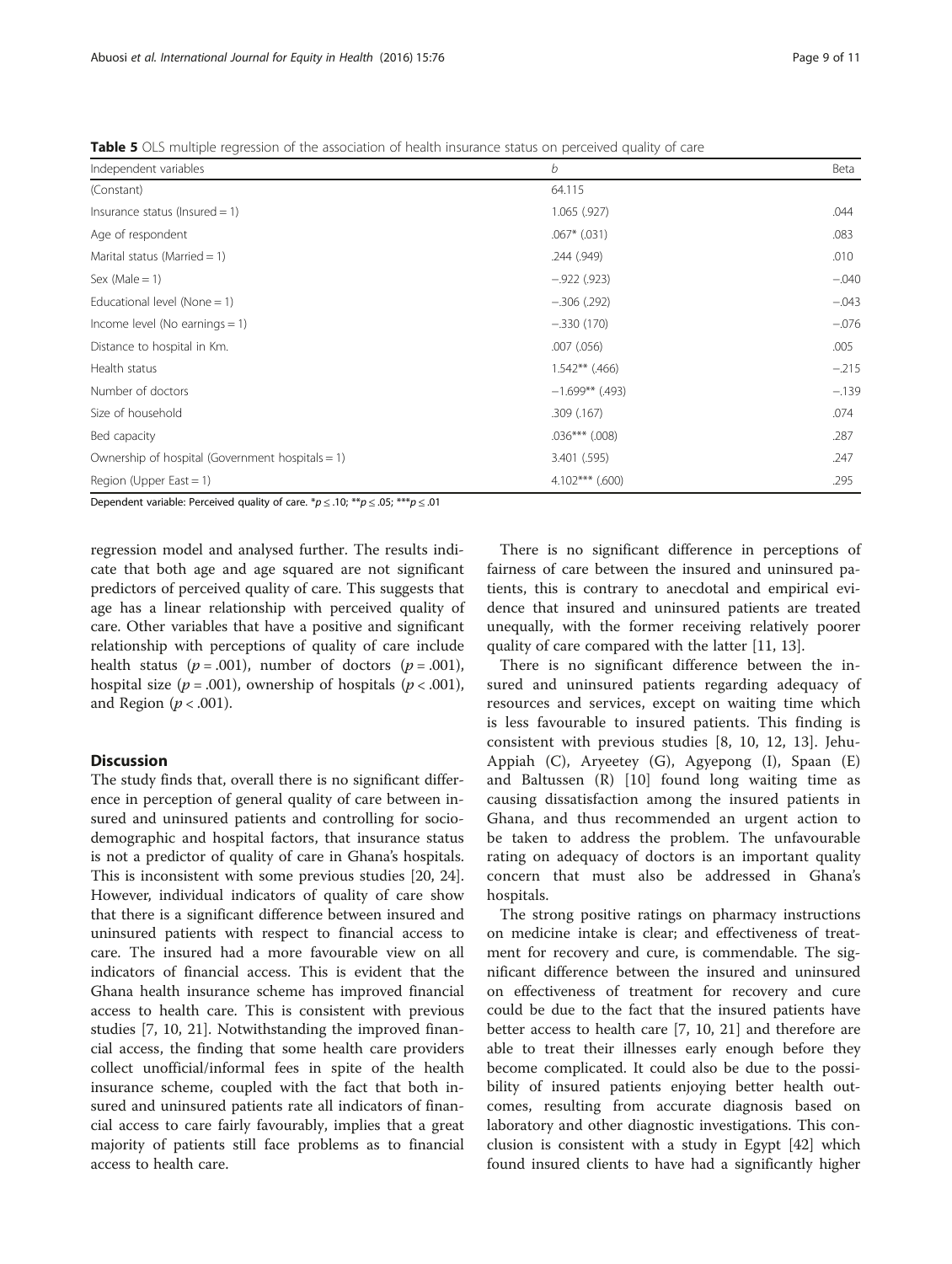<span id="page-9-0"></span>frequency of physical examination and laboratory tests compared with their uninsured colleagues.

The favourable rating by both the insured and uninsured patients on interpersonal aspect of care finds support in literature. Juma (D) and Manongi (R) [\[34\]](#page-10-0) assessed users' perceptions of quality of care given at outpatient departments in Central Tanzania. Discussants stated that if patients are welcomed well with respect and compassion they assume that other services are good too.

# Conclusions

This study finds that overall, there is no significant difference in perceptions of quality of care between insured and uninsured patients. However, some indicators show significant differences in perceptions of quality of care, key among which is financial access to care. This is evidence that the implementation of the Ghana health insurance scheme has indeed improved financial access to health care. It is a good sign also that insured patients are more likely to undergo laboratory and other diagnostic investigations for accurate diagnosis of their illnesses, and are also more likely to report effectiveness of treatment for recovery and cure. These findings imply that every effort must be made to maintain the Ghana national health insurance scheme. The study thus concludes that generally, insured and uninsured patients are not treated unequally, in terms of quality of care in Ghana's hospitals. On the contrary, insured patients have an advantage in terms of access to quality health care. The study however finds that generally, quality of care is fairly satisfactory to both insured and uninsured patients, which suggests that quality of care remains an issue deserving serious attention by health service providers. Critical quality issues which could have serious consequences for the successful implementation of the health insurance scheme include the collection of unofficial fees from patients by some healthcare providers, inadequacy of doctors and long waiting times. Thus, measures must be taken to address the unacceptable attitudes of some healthcare providers, as well as improve the general level of quality of care in hospitals.

# Limitation of the study

The study focused only on out-patients, excluding inpatients. Generalizations may therefore be done with caution, since in-patients' perceptions of quality of care may differ markedly due to the different expectations of care. Notwithstanding this, we argue that the out-patient department (OPD) is the gateway to almost all of the hospital services. It is reported that globally, 80 % of patients are attended at OPD [\[34](#page-10-0)]. Thus, studies aimed at addressing issues of out-patients remain important. Also, the assessment of quality of care is based on perceptions, which are largely subjective. However, perceptions of quality have been

increasingly accepted as valid and important measures of health care quality [[43, 44](#page-10-0)]. It should also be pointed out that cross-sectional data are only snap-shots of events during the time of study, and therefore the material does not usually allow for establishing causal relationships. Hence, this study can only contribute with descriptive analyses of the statistical associations in question. Even though the three regions selected represent the respective zones of Ghana,

A further study is required to assess in-patients perceptions of quality of care within the context of the implementation of the Ghana health insurance scheme. A further study is also required to explore the nature and magnitude of informal charges in health facilities, as well as to explore innovative ways of increasing the supply of doctors and reducing waiting times in health facilities.

considering that Ghana has ten regions in all, generalizations

#### Competing interests

The authors declare that they have no competing interests.

may have to be done with caution.

#### Authors' contributions

AAA Conceptualized and designed the study. He also analysed the data and wrote the manuscript. KAD, JYA and ENA reviewed the paper as the supervisors. All authors were involved in the reviewing of the manuscript before submission. All authors read and approved the final manuscript.

#### Author's information

AAA was a PhD student in the University of Ghana, Legon. He is currently a lecturer in Health Financing and Global Health in the University of Ghana Business School.

#### Acknowledgment

The authors would like to thank all the participants to the study and those who assisted in data collection.

#### Funding

This work was supported by the University of Ghana Business School and the University of Ghana- Carnegie Next Generation of Academics Project.

#### Author details

<sup>1</sup>Department of Public Administration and Health Services Management, University of Ghana Business School, P.O Box LG 78, Legon, Ghana. <sup>2</sup> Department of Finance, University of Ghana Business School, Legon, Ghana. <sup>3</sup> Department of Economics, University of Ghana, Legon, Ghana.

## Received: 22 September 2015 Accepted: 4 May 2016 Published online: 12 May 2016

#### References

- Blanchet N, Fink G, Osei-Akoto I. The effect of Ghana's National Health Insurance Scheme on health care utilisation. Ghana Med J. 2012;46:76–84.
- 2. Ministry of Health. National health insurance policy framework for Ghana. Ghana: Accra; 2004
- 3. Jehu-Appiah C, Aryeetey G, Spaan E, De Hoop T, Agyepong I, Baltussen R. Equity aspects of the National Health Insurance Scheme in Ghana: Who is enrolling, who is not and why? Soc Sci Med. 2011;72:157–65.
- 4. Republic of Ghana. National Health Insurance Act 2003. In Act 650. Ghana; 2003
- 5. Xu K, Evans DB, Kawabata K, Zeramdini R, Klavus J, Murray CJ. Household catastrophic health expenditure: a multicountry analysis. Lancet. 2003;362:111–7.
- 6. Dixon J, Tenkorang EY, Luginaah I. Ghana's National Health Insurance Scheme: a national level investigation of members' perceptions of service provision. BMC Int Health Hum Rights. 2013;13:35.
- 7. National Health Insurance Authority. Annual Report. Accra; 2011